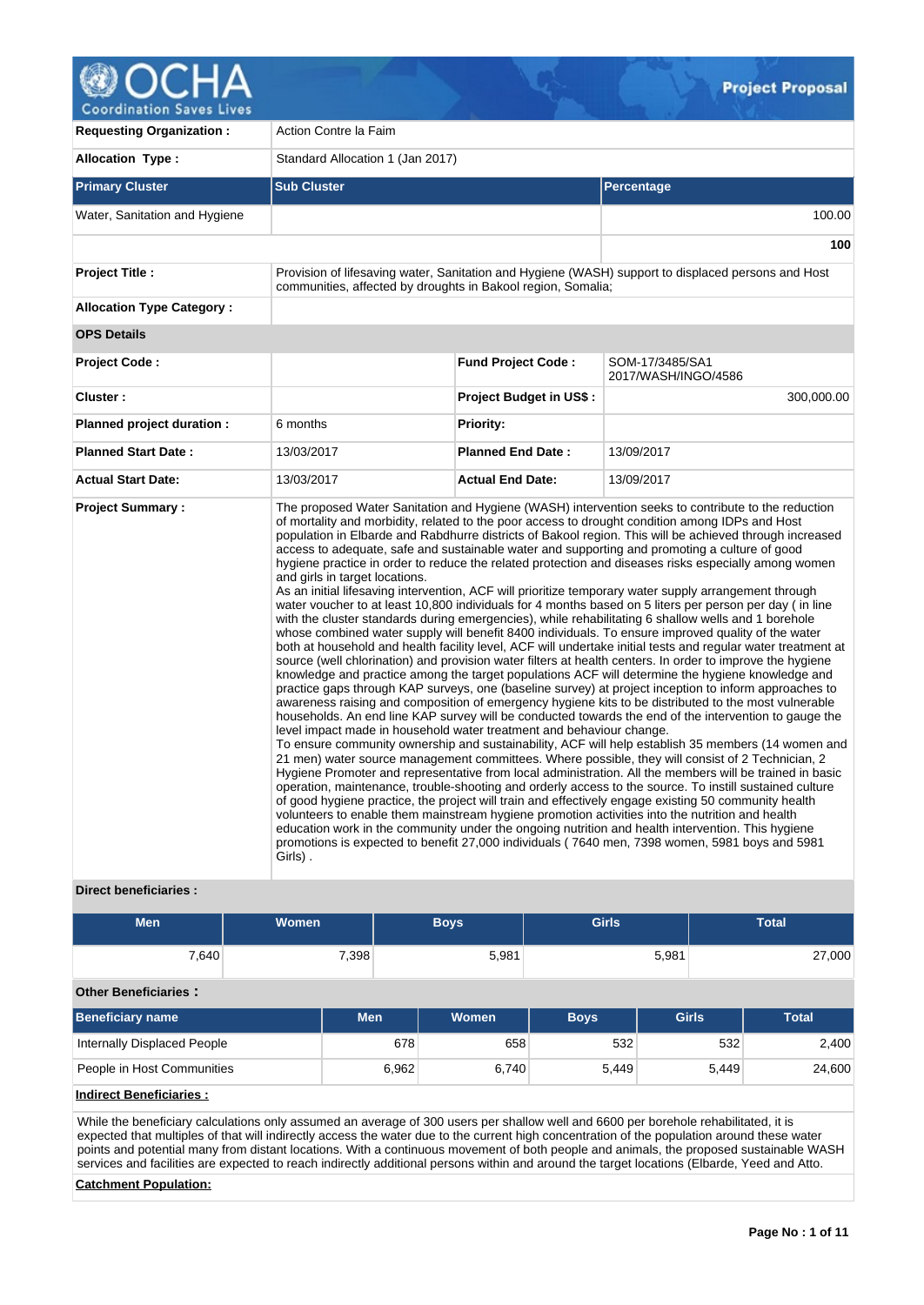The catchment population in Elbarde and Rabdhurre/Yeed include high food and water insecure pastoralist population within 90km radius. In this geographical coverage there are only three permanent water sources, one in Yeed, one in Atto and another in Elbarde. The distances between the three boreholes are 45km. But only the Elbarde bore is now functioning, under unsustainably intense pressure from people and animals within at least 90km radius. Rabdhurre and Elbarde have an estimated population of 79000 people. The WASH interventions will be implemented Elbarde and Rabdhurre/Yeed districts of Bakool region and will target both host communities and internally displaced populations affected by the drought.

#### **Link with allocation strategy :**

The proposed interventions prioritise the internally displaced men, women, boys and girls in a prioritized district in Yeed, Atto and Elbarde as stipulated in the Allocation Strategy. In addition, the interventions proposed are in line with the 2016 HRP Strategic objectives of "addressing humanitarian needs by providing life-saving and life-sustaining assistance to people in need"; and "strengthening the protection of displaced and other vulnerable groups". The proposed project is also in line with the approved HRP project number SOM-17/WS/99378. Given that ACF assessments and continued interventions in this district indicates high prevalence of acute malnutrition rates, which are linked (by the SNS assessment including 2015 NCA and 2016 SMART surveys) to poor access to water and sanitation and Hygiene facilities and services, the interventions proposed address key life-saving needs of the targeted populations. The WASH activities proposed are integrated with ACF nutrition and health interventions, and are in line with the key prioritized activities in the allocation strategy for the WASH sector, for the particular standard SHF allocation guidelines namely: Water trucking/water vouchers coupled with emergency repair of water point as an exit strategy; Distribution of WASH emergency supplies and Hygiene awareness rising focusing on household water treatment/behaviour change.

#### **Sub-Grants to Implementing Partners :**

| <b>Partner Name</b>                                   | <b>Partner Type</b> | <b>Budget in US\$</b>       |  |
|-------------------------------------------------------|---------------------|-----------------------------|--|
|                                                       |                     |                             |  |
| Other funding secured for the same project (to date): |                     |                             |  |
| Other Funding Source                                  |                     | <b>Other Funding Amount</b> |  |
|                                                       |                     |                             |  |

## **Organization focal point :**

| <b>Name</b>   | Title                                      | Email                   | <b>IPhone</b> |
|---------------|--------------------------------------------|-------------------------|---------------|
| David Mwaniki | Grant and<br><b>Communications Manager</b> | gcm@so.missions-acf.org | +254720367990 |
| John Clinton  | <b>Country Director</b>                    | hom@So.missions-acf.org | +254722515382 |

#### **BACKGROUND**

## **1. Humanitarian context analysis**

Humanitarian needs as at the beginning of 2017 remained acute, with some 5 million Somalis in need of lifesaving and livelihoods support, including 1.1 million people internally displaced. Some 320,000 children under five years, or one in eight children, are estimated to be acutely malnourished, 58,300 of them severe acutely malnourished. Climatic shocks, exacerbated by El Niño and La Niña, continued insecurity and armed conflict remains the major drivers of the fast deteriorating humanitarian situation, particularly in Bakool. Bakool region faces severe drought conditions, acute food insecurity, high prevalence of malnutrition and disease outbreaks, combined with poor health infrastructure, a lack of access to safe water, sanitation and hygiene and very limited coping capacities. The 2015-2016 El Niño phenomena has worsened an already widespread drought, affecting access to water, pasture and food weakening the resilience of the affected communities. The pastoral livelihoods in Bakool recorded Critical levels of GAM (27.4 %) and SAM (1.9 %) prevalence (FSNAU Nutrition Update, Dec 2016). This represents significant (p<0.05) deterioration and phase change when compared to GAM (19.1%) prevalence reported in GU 2015. The Critical malnutrition situation reported in Bakool Pastoral is likely to be fueled by combination of factors including food insecurity, poor public health indicators (low EPI coverage and supplementation of Vitamin A), reduced Food intake and poor access to water sanitation and hygiene. Due to the prolonged drought, almost all surface and shallow water sources dried up; 60% of existing water supply infrastructure requires rehabilitation, expansion or replacement to meet the increasing need. As such, unsafe water, low sanitation and poor hygiene practices at the households and institutional levels make health and nutrition improvements even harder to attain. These coupled with lack of access to basic services continues to undermine the resilience of communities. Two-thirds of communities in rural areas particularly among the pastoralist in Bakool are being left behind without any access to aid. The International NGO Safety Organisation (INSO) reported 61% of all districts in South-Central Somalia are inaccessible to humanitarian actors outside the urban centers. Internally Displaced Persons (IDPs) continue to represent about 60% Somalia's total population. A recent assessment ACF in urban El Barde found that every fifth resident surveyed had recently moved into the town. Continuous movement between villages and towns increases the risk of conflict over income opportunities, resources and access to overstretched aid assistance and expose women and girls to protection risks.

#### **2. Needs assessment**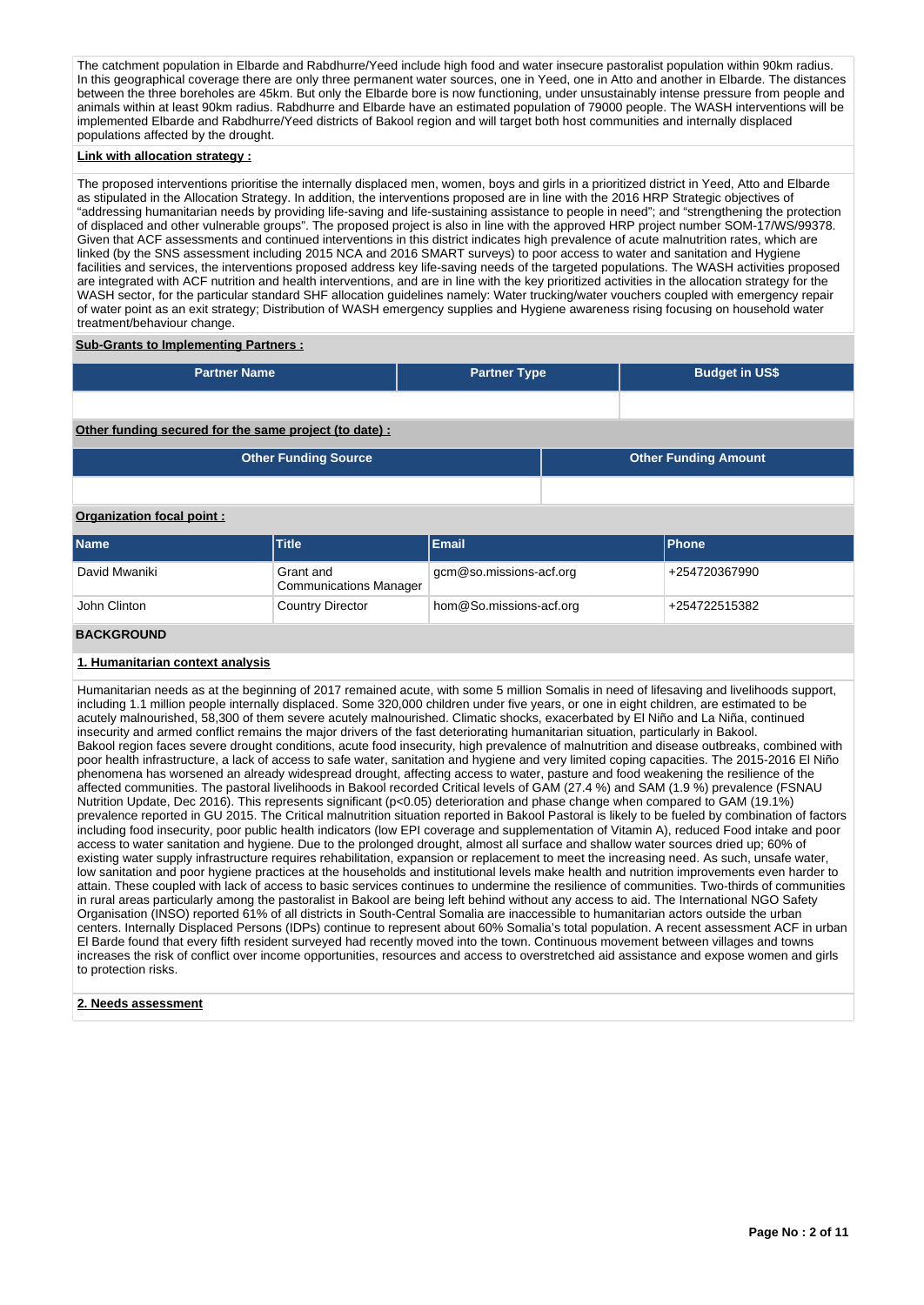According to a recent (October 2016) assessment by ACF, access to water was severely constrained by availability (depletion, broken sources and distance), affordability (significant hike in prices and lack of containers) and poor quality standards (appropriate behavior and lack of water treatment facilities). A similar assessment by ACF in Elbarde and Rabdhurre (Yeed) districts in December 2016 confirmed the same, indicating an alarming 100% of the 389 households surveyed were using unprotected shallow wells and only 10% treat their water while all households pay for their water. Due to severe shortage and a hike in prices, vulnerable communities in the targeted locations are forced to trek long distances in risky hours and unsafe routes, which exposes women and girls to sexual and gender based violence (SGBV). Gender-based violence (GBV) remains rampant and pervasive in Somalia, affecting mostly women and girls. According to Gender-Based Violence Information Management System (GBVIMS) data, 76% of GBV survivors were IDPs, while 99% were women; 52% of the reported GBV incidents were physical assault, followed by incidents of rape accounting for 16% and 68% were categorized as intimate partner violence. Water born disease outbreaks are responsible for nearly one in five deaths (23%) of children under five. The assessment findings further indicated that at least 20% of households have had a family member with diarrhoea within the week. Households reportedly wash their hands after using a latrine, but other practices are very low. With no public or private latrines, 93% of the IDPs resorted to open defecation with only 7% sharing crowded private latrines in poor hygienic conditions. Poor management of faecal matter equally pose great danger for increased water born disease outbreaks such as Cholera and Acute watery diarrhoea, which are responsible for nearly one in five deaths (23%) of children under five. There is only 1 functional borehole in Elbarde district and it is under extreme pressure. There is a desperate need for additional high yielding boreholes.

### **3. Description Of Beneficiaries**

While drought affected households in Elbarde, Yeed and Atto will be targeted on the basis of need and vulnerability and capacity, those reached through nutrition and health interventions will remain the main priority group for the WASH interventions as ACF adopts 'WASH in Nut' concept for the implementation of the planned WASH activities. The project beneficiaries hence include female and male caregivers of severe acutely malnourished boys and girls under 5. Female represents 90% of the total caregivers in ACF facilities and households with acutely malnourished children under-5 prioritised).

A total of 27,000 direct beneficiaries will be reached by this project from a combination of WASH services (water access improvements, hygiene promotion and capacity building; and emergency WASH supplies).

Of these, a total target population of 19200 persons will benefit from temporary water supply (Water vouchers, each receiving at least 5 liters per person per day); sustainable water supply through construction, rehabilitation and treatment of 7 water points (rehabilitation of 6 shallow wells and 1 borehole) and construction of 1 water kiosks; of which 4253, are boys 4253 are girls and 5433 are men and 5261 are women. 35 volunteers (21 men and 14 women) who form the water management committee will also benefit.

A total of (10800 boys, girls, men and women) will benefit from distribution of hygiene kits consisting of essential items to be determined based on the findings of the initial knowledge, attitude and practice survey.

## **4. Grant Request Justification**

As recognised in the 2017 SHF allocation and detailed further in the needs assessment section above, populations in Bakool region are suffering from the effects of severe the drought, continued armed violence, poor access to water and other basic services. As a result, the acute malnutrition rate remains one of the highest in the country with a GAM rate of 27.4% among children under the age of 5 years. ACF has been present in the Elbarde district and have recently scaled up to reduce the combined effects of drought and displacement in Yeed and Atto towns in Rabdhurre district. Based on the assessment conducted by ACF in December 2016, a clear gap especially in addressing the WASH needs exists and ongoing nutrition and health interventions (implemented by ACF) are compromised, as the targeted severe acutely malnourished under-5 boys and girls, and the caregivers have no proper access to safe sanitary environment. Health institutions also are impacted as access to safe water and good sanitation is limited.

ACF as the only international NGO directly implementing programme in the target locations is best positioned to respond to these needs if supported as it has a strong knowledge of the areas and have a strong and reinforced management structure that has the needed capacity to deliver this action with efficiency and effectiveness. ACF pool of technical and support teams have the requisite knowledge and skill-sets to implement a good quality programme in a challenging context. In addition to the robust local knowledge and extensive networks of the local staff, ACF are working with a network of Community Health Volunteers and Traditional Birth Attendants in the camps who, with capacity support can be instrumental in mainstreaming hygiene promotion and can easily deliver best result in this action. ACF direct implementation allows it to have full-time field presence which significantly helps in better understanding of the context, challenges and enable on-the-spot modification of approaches and solutions. This also enables continued and frequent contacts with the beneficiaries and the local stakeholders. The implementation of similar action in the past has enabled the ACF team to gain a good understanding of the local dynamics and the impact and challenges presented by the implementation of such action continues to motivate the team. ACF team liaises closely with the local authorities and government staff at the camp, district, and federal levels. Through these exchanges, transfer of skills and knowledge occurs, further enabling the successful implementation of the action.

### **5. Complementarity**

ACF implements additional activities funded by other donors namely DFAT (AUSAID), DFID and ECHO that contributes to the overall goal of this action. The project designs ensure integration and clear complementarity with ongoing food security and livelihood health and to maximise the impact of these interventions. The proposed action will significantly benefit and vice-versa on a well-established, integrated nutrition and health interventions funded jointly by DFID and ECHO and long term resilience program funded by DFAT (AUSAID) through SomRep consortium will significantly benefit from the proposed SHF WASH action. In particular, the shared cost of drilling a borehole in Elbarde and rehabilitation of another in Atto between this project and the ongoing resilience programme funded by DFAT provides a perfect complementarity that would otherwise be impossible for either project on its own. This intervention also builds on string community based health, hygiene and nutrition education systems already existing under the joint DFID ECHO funded nutrition and health project in the same location.

ACF also have a Rapid Response Team (RRT) funded by ECHO that conducts a quick (within 72-hours) response to any new small and medium-scale disasters that could potentially reduce the intended impact of the proposed intervention in the event unforeseen disaster event. Besides, ACF has significant presence in the neighboring Hudur district for ease of providing additional capacity if need be. Synergies are also sought at the regional and national level as this action informs the understanding of the humanitarian situation in Somalia in general. ACF field experiences and technical know-how gained through the implementation of this action is continuously shared with the cluster and partners to contribute to better programming, capacity building, and advocacy.

### **LOGICAL FRAMEWORK**

### **Overall project objective**

Contribute to the reduction of mortality and morbidity rate, related to drought condition in among IDPs and Host population in parts of Elbarde and Rabdhurre districts in Bakool region through:

• Provision of access to adequate, safe and sustainable water for IDPs and host communities in order to reduce the risks of waterborne diseases and Gender Based Violence mainly against women and girls;

• Supporting and instilling a culture of good hygiene practice to reduce risk of related diseases among IDPs and Host communities in target locations;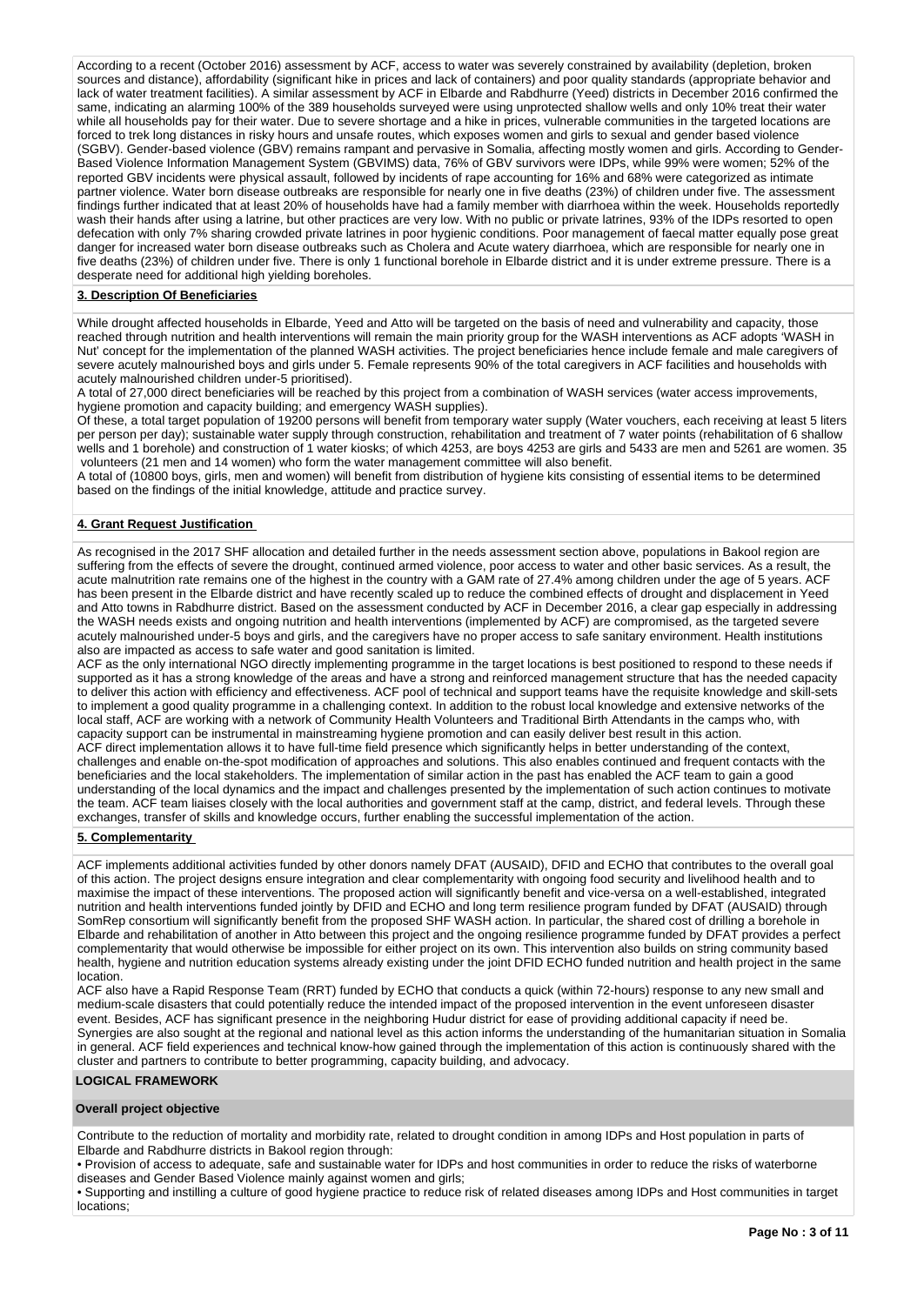| <b>Water, Sanitation and Hygiene</b>                                                                                                                                      |                                                                                                                                                                                                                                                                                      |                                 |
|---------------------------------------------------------------------------------------------------------------------------------------------------------------------------|--------------------------------------------------------------------------------------------------------------------------------------------------------------------------------------------------------------------------------------------------------------------------------------|---------------------------------|
| <b>Cluster objectives</b>                                                                                                                                                 | Strategic Response Plan (SRP) objectives                                                                                                                                                                                                                                             | <b>Percentage of activities</b> |
| Provide access to safe water, sanitation and<br>hygiene for people in emergency                                                                                           | Somalia HRP 2017                                                                                                                                                                                                                                                                     | 50                              |
| Provide reliable and sustained access to<br>sufficient safe water-based on identified<br>strategic water points and establishment of<br>sustainable management structures | Somalia HRP 2017                                                                                                                                                                                                                                                                     | 50                              |
| districts in Bakool region, south Somalia.                                                                                                                                | <b>Contribution to Cluster/Sector Objectives:</b> Save and protect lives through provision of both temporary and sustainable access to life-<br>saving water for 19200 vulnerable individuals (5434 men, 5261 women, 4253 boys and 4253 girls) in the parts of Elbarde and Rabdhurre |                                 |
| <b>Outcome 1</b>                                                                                                                                                          |                                                                                                                                                                                                                                                                                      |                                 |
|                                                                                                                                                                           | Targeted vulnerable men, women, boys and girls in the target locations have immediate and sustained access to safe water                                                                                                                                                             |                                 |
| Output 1.1                                                                                                                                                                |                                                                                                                                                                                                                                                                                      |                                 |
| <b>Description</b>                                                                                                                                                        |                                                                                                                                                                                                                                                                                      |                                 |
|                                                                                                                                                                           | 10800 individuals will have improved access to safe water through water vouchers for 4 months                                                                                                                                                                                        |                                 |
| <b>Assumptions &amp; Risks</b>                                                                                                                                            |                                                                                                                                                                                                                                                                                      |                                 |
|                                                                                                                                                                           | Water vouchers compatible with existing water trucking, potential to find local volunteers to ensure well chlorination, local chlorine available                                                                                                                                     |                                 |

#### **Activities**

#### **Activity 1.1.1**

## **Standard Activity : Water trucking/water Vouchers**

Provide water vouchers to 1800 individual heads of households ( to benefit 10,800 individuals in the households) in Yeed 900 individual heads of households ( to benefit 5400 individuals in the households) and 900 individual heads of households in Elbarde (to benefit 5400 in the households), receiving 5 liters of clean water per person per day for 4 months. In other words 1800 households of 6 members each will receive a voucher value of US\$13.50 (or Its equivalent value in Somalia Shilling) per month for 4 months. Ato has some water sources (1 bore hole and a number of shallow wells) to keep them going and will only benefit from the rehabilitation of additional sources.

### **Activity 1.1.2**

#### **Standard Activity : Household water treatment**

ACF will distribute water purification tablets to 1800 Households to ensure water treatment at household level. to ensure safe access to water at health/nutrition centers, each households (consisting of 6 members) will receive 1 water purification tab for each 20 liter jerrican they receive (45 jerricans and tabs).

#### **Activity 1.1.3**

### **Standard Activity : Institutional based Hygiene promotion**

ACF will supply 10 water filters and cleaning kits at health and nutrition and health facilities for two purposes: 1) to aid hygiene promotion session (demonstration purposes) to instill a culture and squire improved skills in affordable water treatment practice at home 2) to ensure access to safe water at health and nutrition centers. two fixed nutrition/health facilities in Elbarde and Ato will benefit from this.

#### **Indicators**

|                 |                                  |                                                         |                                     | <b>End cycle beneficiaries</b> |  |        |  |
|-----------------|----------------------------------|---------------------------------------------------------|-------------------------------------|--------------------------------|--|--------|--|
| Code            | <b>Cluster</b>                   | <b>Indicator</b>                                        | Men   Women   Boys   Girls   Target |                                |  |        |  |
| Indicator 1.1.1 | Water, Sanitation and<br>Hygiene | Number of people with temporary access to safe<br>water |                                     |                                |  | 11.400 |  |

**Means of Verification :** ACF Technical WASH Database; Water Management Committee reports

# **Output 1.2**

## **Description**

A total of 7 water points rehabilitated (6 shallow wells and 1 borehole) to improve access to safe and water

# **Assumptions & Risks**

Water management committees involved in the selection of the water points and the location for the construction of the water kiosks. Preliminary water quality tests done and the sources to be rehabilitated is suitable for domestic use

#### **Activities**

## **Activity 1.2.1**

### **Standard Activity : Water point construction or rehabilitation**

ACF will rehabilitate 7strategic water points, prioritizing those within or closer to the health and nutrition faculties for rehabilitation . Six of these are shallow wells (3 in Ato and 3 in Elbarde) and 1 borehole in Ato. Water source were also prioritized for rehabilitation/construction, based on their potential for use by at least 300 (shallow wells) and 6600 (for the borehole) direct beneficiaries. ACF will also put up 1 water kiosk, connected to the new borehole for ease of access and improved hygiene standards.

## **Activity 1.2.2**

## **Standard Activity : Chlorination (stand alone separate to O&M)**

To ensure safety and improved quality at sources at source, ACF will ensure operational water sources in the area are regularly chlorinated by trained volunteers. These will include the ones currently in use and those that will be rehabilitated/constructed.

### **Activity 1.2.3**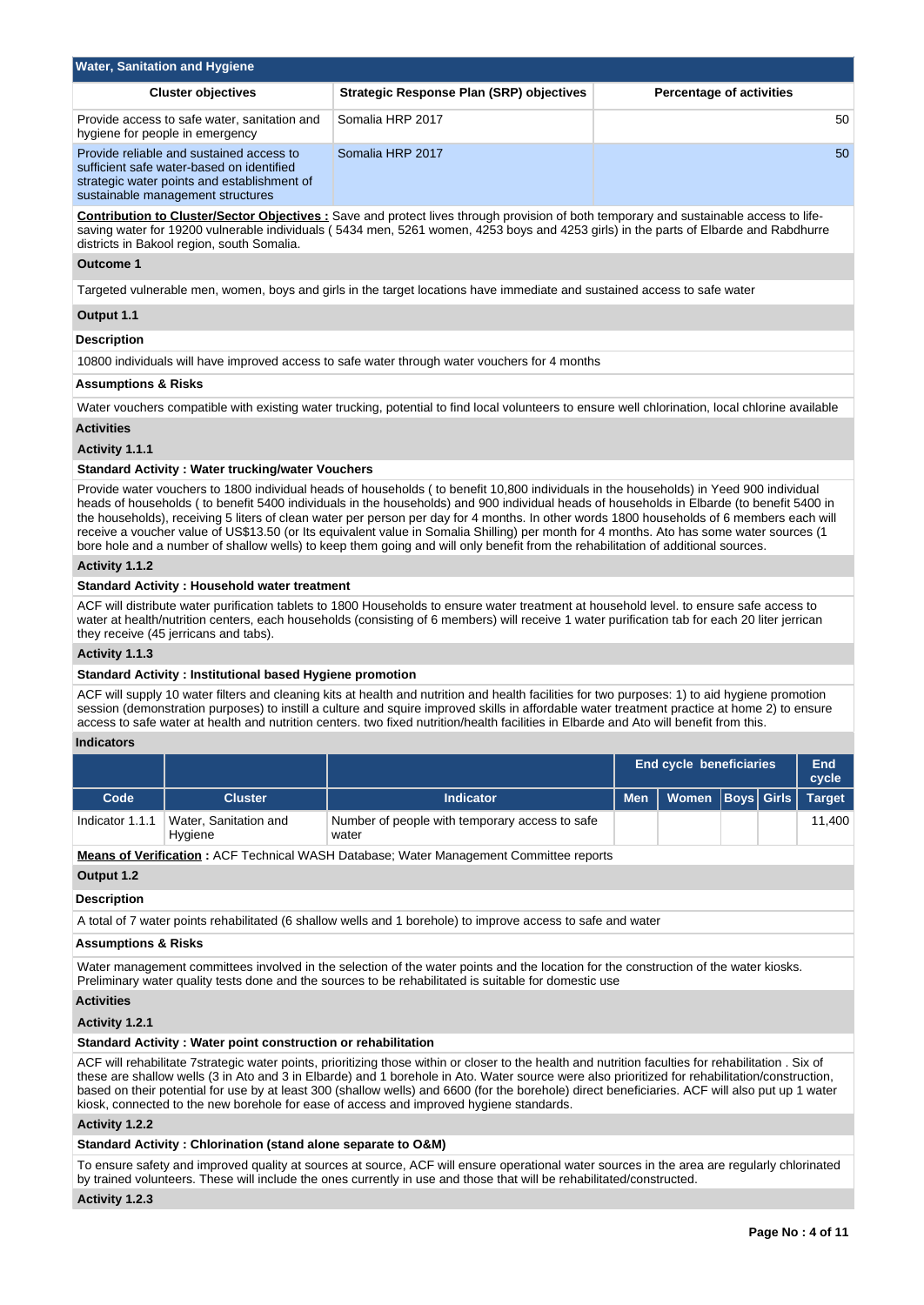## **Standard Activity : Operation and Maintenance of WASH Infrastructure**

A 5-member Water Committee member (3 men and 2 female) will be established for each of the 7 newly rehabilitated water points. The committee will be trained in basic operations and Maintenance of the water points, ensuring orderly, hygienic and sustainable use of the water resources. where possible, each of the committees will consist of individuals with pump operations and maintenance as well as hygiene promotion background with problem solving capacity and well respected in their community.

## **Indicators**

|                 |                                  |                                                                                               | <b>End cycle beneficiaries</b> |              | End<br>cycle |                       |               |
|-----------------|----------------------------------|-----------------------------------------------------------------------------------------------|--------------------------------|--------------|--------------|-----------------------|---------------|
| Code            | <b>Cluster</b>                   | <b>Indicator</b>                                                                              | <b>Men</b>                     | <b>Women</b> |              | <b>Boys   Girls  </b> | <b>Target</b> |
| Indicator 1.2.1 | Water, Sanitation and<br>Hygiene | Number of people with sustained access to safe<br>water                                       |                                |              |              |                       | 8.400         |
|                 |                                  | <b>Means of Verification:</b> ACF Technical WASH Database: Water Management Committee reports |                                |              |              |                       |               |
| Indicator 1.2.2 | Water, Sanitation and<br>Hygiene | Number of wash committee members who have<br>participated in capacity building activities     |                                |              |              |                       | 35            |
|                 |                                  | <b>Means of Verification:</b> ACF Technical WASH Database: Water Management Committee reports |                                |              |              |                       |               |
| Outcome 2       |                                  |                                                                                               |                                |              |              |                       |               |
|                 |                                  | Men, women, boys and girls in target communities have shown an improvement hygiene practices  |                                |              |              |                       |               |
| Output 2.1      |                                  |                                                                                               |                                |              |              |                       |               |

# **Description**

At least 27,000 vulnerable people reached through hygiene promotion activities, focusing on water treatment and behavior change

#### **Assumptions & Risks**

Community Health Volunteers are willing and able to engage in the Hygiene promotion sessions at both the institutional and households levels

#### **Activities**

## **Activity 2.1.1**

## **Standard Activity : Community Hygiene promotion**

ACF will conduct Knowledge, Attitude and Practice (KAP) surveys, a baseline at the inception and an end line towards the end of project, targeting 12% of the hygiene kit beneficiary households, at 10% accuracy. A total of 150 Hygiene promotion sessions (30 participants each) will be conducted per month for 6 months, at the institutions (Nutrition and Health) and at household level. a total of 100 (50 male and 50 female) community Health Volunteers (CHVs) will be trained engaged to carry out this activity, utilizing number of tools (posters, songs, demonstrations, etc.) and participatory approaches to ensure effective delivery of the key messages.

#### **Activity 2.1.2**

## **Standard Activity : Hygiene kit distribution (complete kits of hygiene items)**

A total of 1,800 hygiene kits will be distributed to the most vulnerable households. The exercise will mainly target caretakers of under-5 boys and girls admitted into the nutritional programming and those whose children are at greatest risk of malnutrition and morbidity. To ensure appropriateness, women, men, boys and girls consulted on the composition of the kit to ensure its acceptability and proper use. ACF will conduct a post-distribution monitoring to determine the usage of these kits.

## **Indicators**

|                                        |                                                                     |                                                                                              | <b>End cycle beneficiaries</b> |              |                   |               | <b>End</b><br>cycle |
|----------------------------------------|---------------------------------------------------------------------|----------------------------------------------------------------------------------------------|--------------------------------|--------------|-------------------|---------------|---------------------|
| Code                                   | <b>Cluster</b>                                                      | <b>Indicator</b>                                                                             | <b>Men</b>                     | <b>Women</b> | <b>Boys</b> Girls | <b>Target</b> |                     |
| Indicator 2.1.1                        | Water, Sanitation and<br>Hygiene                                    | Number of people who have participated in<br>hygiene promotion activities                    |                                |              |                   |               | 27,000              |
|                                        |                                                                     | <b>Means of Verification:</b> ACF Technical WASH Database; monthly Activity progress reports |                                |              |                   |               |                     |
| Indicator 2.1.2                        | Water, Sanitation and<br>Hygiene                                    | Proportion (%) of households whose head is<br>aware of the five key times for hand-washing   |                                |              |                   |               | 50                  |
|                                        | <b>Means of Verification: WASH technical data based, KAP survey</b> |                                                                                              |                                |              |                   |               |                     |
| Indicator 2.1.3                        | Water, Sanitation and<br>Hygiene                                    | Percentage of households appropriately utilising<br>the hygiene kits distributed             |                                |              |                   |               | 100                 |
|                                        | <b>Means of Verification</b> : PDM, KAP survey reports              |                                                                                              |                                |              |                   |               |                     |
| Indicator 2.1.4                        | Water, Sanitation and<br>Hygiene                                    | Number of people who have received hygiene kits                                              |                                |              |                   |               | 10,800              |
|                                        |                                                                     | <b>Means of Verification:</b> Signed Beneficiary Lists, Monthly activity progress report;    |                                |              |                   |               |                     |
| <b>Additional Targets:</b>             |                                                                     |                                                                                              |                                |              |                   |               |                     |
| <b>M&amp;R</b>                         |                                                                     |                                                                                              |                                |              |                   |               |                     |
| <b>Monitoring &amp; Reporting plan</b> |                                                                     |                                                                                              |                                |              |                   |               |                     |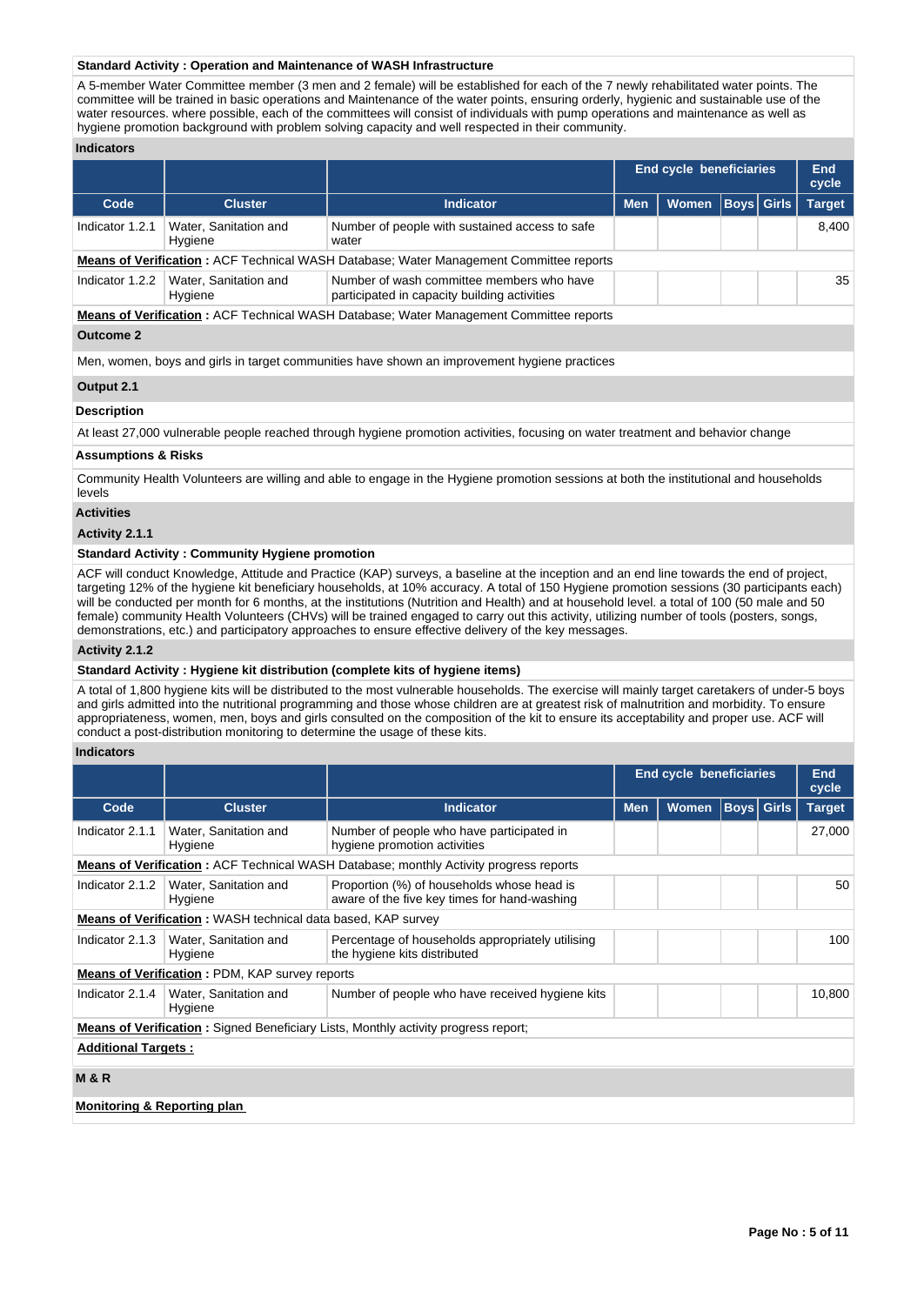ACF has developed and strengthened its monitoring systems to meet requirements especially in areas with limited access. For the proposed action, a comprehensive monitoring and Evaluation (M&E) plan which will include an Indicator/activity Tracking Table, an M&E matrix, a detailed implementation plan and activity-tracking table will be used. Activities and indicators will be monitored based on existing quality standards and timelines of completion.

Monitoring activities conducted include site visits, beneficiaries' satisfaction levels monitoring (through questionnaires, focus group discussions and interviews), and compilation of activity reports. Field coordinators share minutes of base meetings conducted weekly, with the coordination team in Nairobi and among the field coordinators. Apart from tracking progress, sharing of minutes facilitates cross base learning where best practices are adopted from one base to another.

The coordination team conducts regular field visits for monitoring of activities with the support of the field based staff. The visits are also used to address any emerging challenge to scheduled implementation of activities, as well as to build capacity of local staff. In addition, field offices have also instituted regular phone contacts with field teams and beneficiaries to conduct regular monitoring of activities. Information received will be triangulated with local leaders, imams and businessmen. These alternatives are used for regular review of progress and address challenges faced by field teams in those areas.

Field staff will be conducting monthly quality checks and submitting their reports to the M&E manager for analysis and support. Using the findings, the CMT (Country management team) will support the teams to improve quality by giving written feedback. Support supervision will be conducted using already developed checklists. The CMT will visit implementation sites and carry out a number of activities which will include; Filling of the quality check list questionnaire, general observation of progress and meetings with field staff and sharing progress (Indicator and activity) based on the M&E plan.

Data and information management and sharing will be a key component of the M&E plan. ACF has a central database that will be used to store all information. The data collected will be shared with the cluster on monthly basis. This will ensure that the gap ACF covers is represented in the overall information management in the country. Additional data will be collected in the form of photos on progress of activities, and GPS coordinates will be collected for mapping purposes and to support overall coordination.

### **Workplan**

| Activitydescription                                                                                                                                                                                                                                                                                                                                                                                                                                                                                                                                                                                                                                                                                                                          | Year | 1 | $\overline{2}$ | 3 | 4  | 5  |          |          | 8  | 9 | 10 | 11 | $ 12\rangle$ |
|----------------------------------------------------------------------------------------------------------------------------------------------------------------------------------------------------------------------------------------------------------------------------------------------------------------------------------------------------------------------------------------------------------------------------------------------------------------------------------------------------------------------------------------------------------------------------------------------------------------------------------------------------------------------------------------------------------------------------------------------|------|---|----------------|---|----|----|----------|----------|----|---|----|----|--------------|
| Activity 1.1.1: Provide water vouchers to 1800 individual heads of households (to<br>benefit 10,800 individuals in the households) in Yeed 900 individual heads of<br>households (to benefit 5400 individuals in the households) and 900 individual<br>heads of households in Elbarde (to benefit 5400 in the households), receiving 5<br>liters of clean water per person per day for 4 months. In other words 1800<br>households of 6 members each will receive a voucher value of US\$13.50 (or Its<br>equivalent value in Somalia Shilling) per month for 4 months. Ato has some water<br>sources (1 bore hole and a number of shallow wells) to keep them going and will<br>only benefit from the rehabilitation of additional sources. | 2017 |   |                |   | X. | X. | X        |          |    |   |    |    |              |
| Activity 1.1.2: ACF will distribute water purification tablets to 1800 Households to<br>ensure water treatment at household level, to ensure safe access to water at<br>health/nutrition centers, each households (consisting of 6 members) will receive 1<br>water purification tab for each 20 liter jerrican they receive (45 jerricans and tabs).                                                                                                                                                                                                                                                                                                                                                                                        | 2017 |   |                | X | X  | X  | X        | X        | X  | X |    |    |              |
| Activity 1.1.3: ACF will supply 10 water filters and cleaning kits at health and<br>nutrition and health facilities for two purposes: 1) to aid hygiene promotion session<br>(demonstration purposes) to instill a culture and squire improved skills in affordable<br>water treatment practice at home 2) to ensure access to safe water at health and<br>nutrition centers, two fixed nutrition/health facilities in Elbarde and Ato will benefit<br>from this.                                                                                                                                                                                                                                                                            | 2017 |   |                |   | X  |    |          |          |    |   |    |    |              |
| Activity 1.2.1: ACF will rehabilitate 7strategic water points, prioritizing those within<br>or closer to the health and nutrition faculties for rehabilitation. Six of these are<br>shallow wells (3 in Ato and 3 in Elbarde) and 1 borehole in Ato. Water source were<br>also prioritized for rehabilitation/construction, based on their potential for use by at<br>least 300 (shallow wells) and 6600 (for the borehole) direct beneficiaries. ACF will<br>also put up 1 water kiosk, connected to the new borehole for ease of access and<br>improved hygiene standards.                                                                                                                                                                 | 2017 |   |                |   |    | X  | $\times$ | $\times$ |    |   |    |    |              |
| Activity 1.2.2: To ensure safety and improved quality at sources at source, ACF will<br>ensure operational water sources in the area are regularly chlorinated by trained<br>volunteers. These will include the ones currently in use and those that will be<br>rehabilitated/constructed.                                                                                                                                                                                                                                                                                                                                                                                                                                                   | 2017 |   |                |   |    |    |          |          | X. | X |    |    |              |
| Activity 1.2.3: A 5-member Water Committee member (3 men and 2 female) will be<br>established for each of the 7 newly rehabilitated water points. The committee will<br>be trained in basic operations and Maintenance of the water points, ensuring<br>orderly, hygienic and sustainable use of the water resources. where possible, each<br>of the committees will consist of individuals with pump operations and maintenance<br>as well as hygiene promotion background with problem solving capacity and well<br>respected in their community.                                                                                                                                                                                          | 2017 |   |                |   |    |    |          |          | X  |   |    |    |              |
| Activity 2.1.1: ACF will conduct Knowledge, Attitude and Practice (KAP) surveys, a<br>baseline at the inception and an end line towards the end of project, targeting 12%<br>of the hygiene kit beneficiary households, at 10% accuracy. A total of 150 Hygiene<br>promotion sessions (30 participants each) will be conducted per month for 6<br>months, at the institutions (Nutrition and Health) and at household level, a total of<br>100 (50 male and 50 female) community Health Volunteers (CHVs) will be trained<br>engaged to carry out this activity, utilizing number of tools (posters, songs,<br>demonstrations, etc.) and participatory approaches to ensure effective delivery of<br>the key messages.                       | 2017 |   |                |   | X  |    |          |          |    |   |    |    |              |
| Activity 2.1.2: A total of 1,800 hygiene kits will be distributed to the most vulnerable<br>households. The exercise will mainly target caretakers of under-5 boys and girls<br>admitted into the nutritional programming and those whose children are at greatest<br>risk of malnutrition and morbidity. To ensure appropriateness, women, men, boys<br>and girls consulted on the composition of the kit to ensure its acceptability and<br>proper use. ACF will conduct a post-distribution monitoring to determine the usage<br>of these kits.                                                                                                                                                                                           | 2017 |   |                |   |    | X  |          |          |    |   |    |    |              |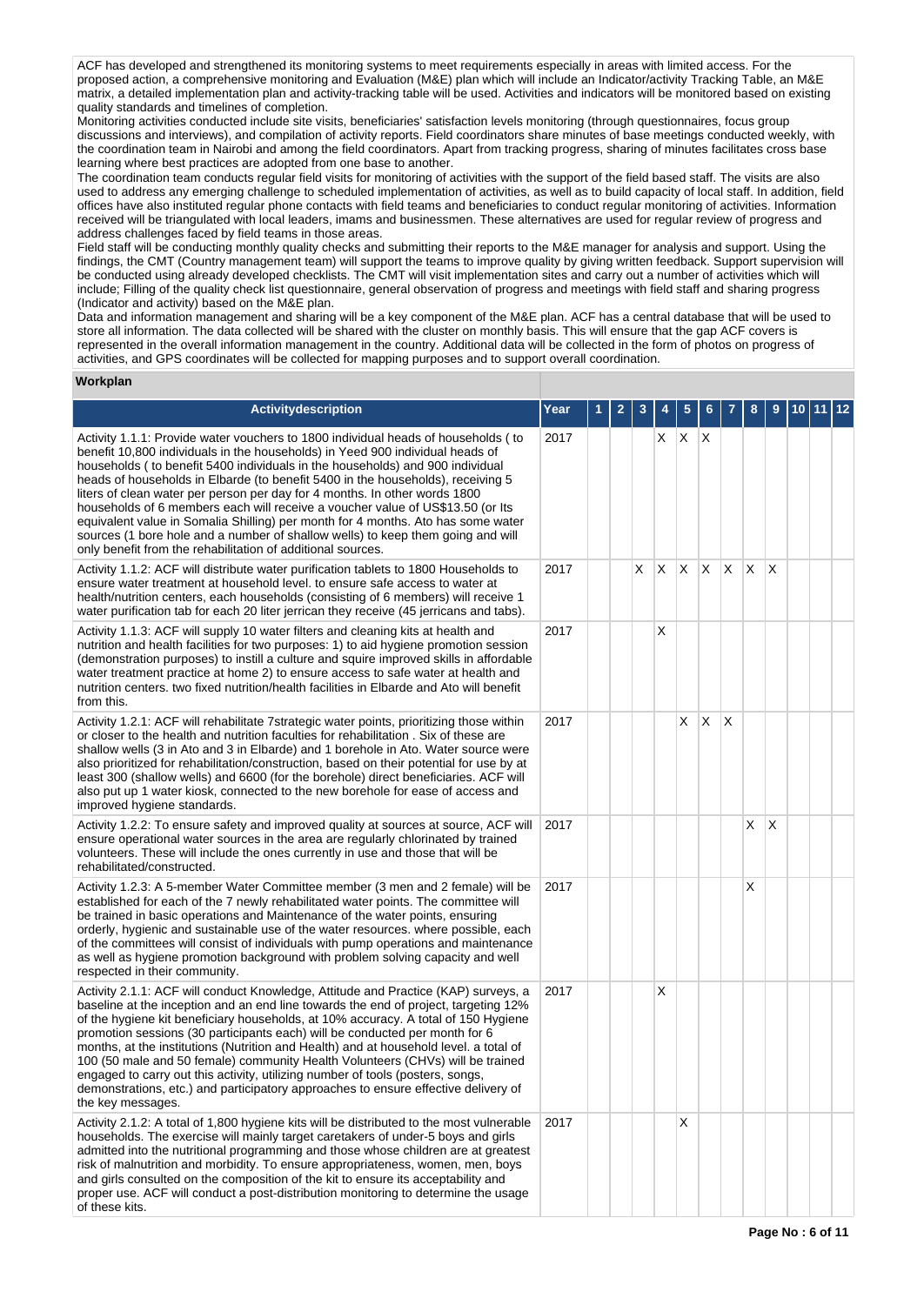## **Accountability to Affected Populations**

The needs Assessment was designed to understand how the respondents perceive their own needs, and asks open-ended questions on how they feel these needs could be best met. In addition, ACF conducted focus group discussions and interviews with the community representatives / stakeholders like the District Authorities, Community Volunteers, and Technical Line ministries to align the proposed project to the identified needs of the beneficiaries and preferred best means of delivery to achieve the required impact. Continuous beneficiary feedback, gained through implementation of the previous action and the requests from the communities through our field teams have also been reflected in the design of this action.

Through engagement of community health volunteer, community WASH committees and other WASH key stakeholders, a community feedback mechanism is in place where the beneficiaries can have a real input in the implementation of this action. Affected population has an opportunity to provide feedback, register a complaint and get a response. ACF have also created a whistleblowing policy that allows all (staff, communities, and beneficiaries) to alert senior management of any relevant issues.

#### **Implementation Plan**

ACF have a good understanding of the implementation area and is currently present implementing integrated emergency life-saving interventions. This project will benefit enormously from this field knowledge and will also utilise the skills of an existing teams already involved in WASH infrastructures. It will also benefit from the infrastructure established through existing programmes (this include community health volunteers, support structures for logistics, finance and HR, community networks, established good relationships with the camp administrators and the local district officials, etc.).

Initial project launch workshop will be held with all stakeholders to create awareness of the project and gain acceptance. The workshop will also be used conducting further analysis of WASH related needs; agreed on the key vulnerability consideration for selection of beneficiaries; set priorities for strategic water points for rehabilitation; and agree on key roles among community based stakeholders and ACF. Once strategic water points are agreed upon, ACF will use prequalified local contractors with proved experience for the construction and rehabilitation works while ACF technical teams will provide technical oversight. ACF WASH teams will implement all other activities related to hygiene. ACF will liaise with the local authorities to sustain the support it has for a successful project implementation.

### **Coordination with other Organizations in project area**

| Name of the organization                 | Areas/activities of collaboration and rationale |  |  |  |  |  |
|------------------------------------------|-------------------------------------------------|--|--|--|--|--|
| <b>EPHCO</b>                             | TSFP (WFP) partner                              |  |  |  |  |  |
| <b>HIDIG</b>                             | Nutrition activities                            |  |  |  |  |  |
| <b>Environment Marker Of The Project</b> |                                                 |  |  |  |  |  |

A+: Neutral Impact on environment with mitigation or enhancement

#### **Gender Marker Of The Project**

2a- The project is designed to contribute significantly to gender equality

#### **Justify Chosen Gender Marker Code**

Different gender and age groups were identified and interviewed during the needs assessment phase. In addition to the overall needs, specific needs were identified from the subsequent analysis and findings. These were then used to design the proposed action. During implementation, engagement with relevant gender groups will continue, to ensure the protection of vulnerable groups including women and girls. Monitoring data for different gender and age groups will also be collected in order to understand the impact at the end of the interventions when reporting.

The project is integrated with ACF nutritional and health programmes that directly targets women, specifically pregnant and lactating women, and also female-caregivers taking care of under-5 years acutely malnourished boys and girls. In addition, ACF takes keen interest to collect disaggregated data that shows the level of needs amongst boys, girls, women and men, and ensure that the impact of the response of these age and gender groups are considered adequately.

With the focus of the intervention on nutritional and health status of vulnerable population, by deliberating targeting under-5 boys and girls (with girls expected to account for about 49% of all admissions) and female caretakers, this action is expected to contribute significantly to improving the status of girls and women. The choice of community health volunteers (who are majority women) also strengthens the gender dimension of this action as this activity targets women, and gives women the privacy needed in addressing behaviour change.

#### **Protection Mainstreaming**

First, by rehabilitating strategic water points, the project reduces the need to go out and the distance women and girls cover in search of water in often, high risk routes and at risky hours. Such travel women and girls take is associated increased protection risks such as GBV including rape.

Secondly, the project is implemented partly, within an IDP set-up and emphasis will be placed on protection of the beneficiaries at water and other services points. Proper consultations will be done at the inception of the project with all the key stakeholders in the camp to ensure that those who benefit from these interventions are not put at a risk.

Thirdly, ACF applies conflict sensitivity approaches in its project implementation and this will be mainstreamed in this action. All volunteers engaged in this action will be sensitised on the implication of this engagement in line with power dynamics at the household and community level. Deliberate action will be taken to discuss also the implication of this action on individual beneficiaries at the community level and if they are concerns, proper mitigation measures will be instituted. ACF local teams are well trained and experience in handling sensitive community issues, especially if related to power dynamics and protection of all involved in the successful completion of this project. The mainstreaming of accountability will provide a vehicle for women to share feedback independently of men, and cultural norms will be observed, including ensuring female rather than male staffs interact directly with women beneficiaries. Feedback and complaint mechanisms will be strengthened to ensure gender sensitive and confidential feedback via a wider variety of means: complaint committees, telephone and SMS feedback system, and others the beneficiaries consider suitable in their context. Community Volunteers will also be sensitized on how to register feedback or complaints.

#### **Country Specific Information**

**Safety and Security**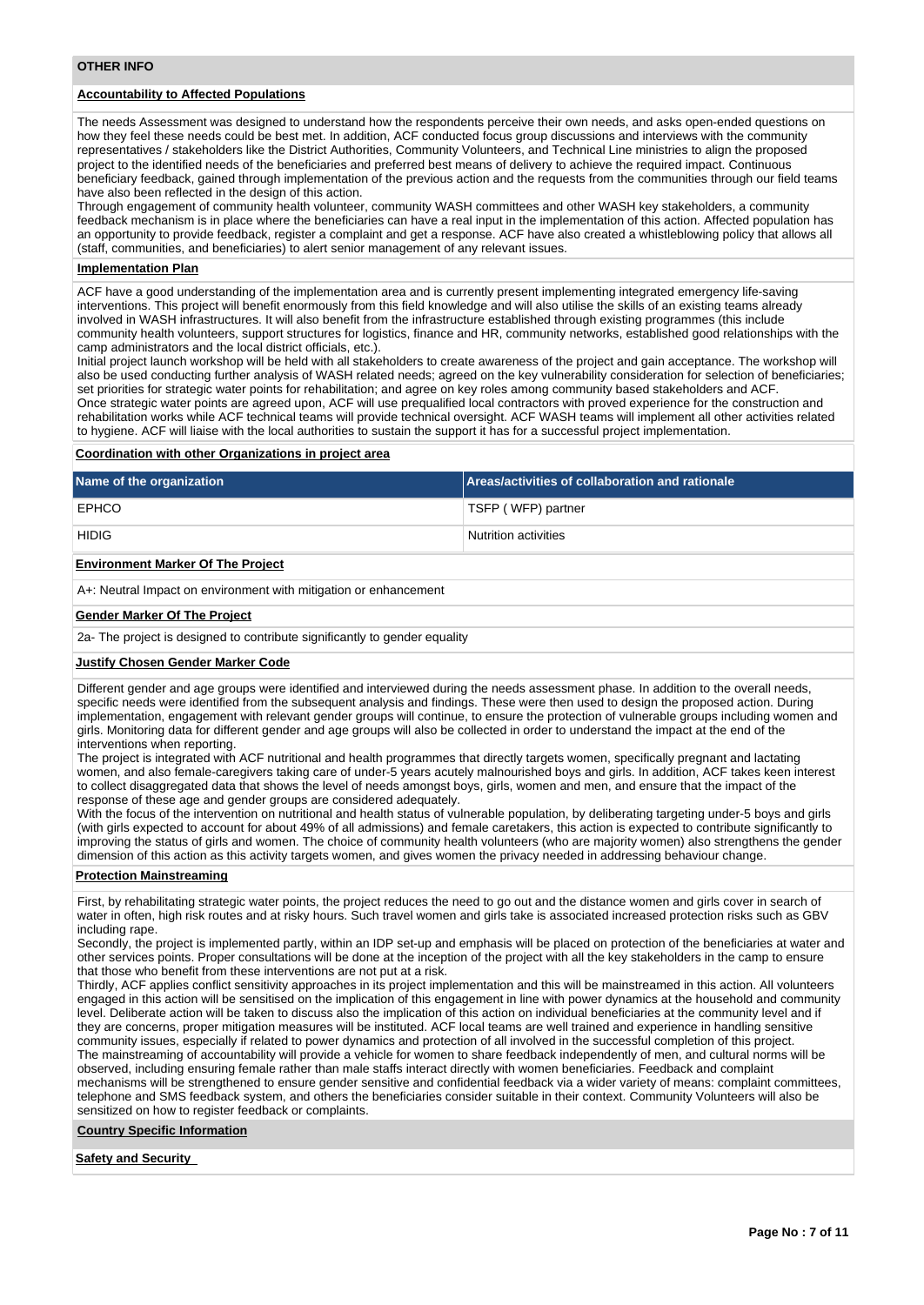This action is implemented in a volatile security context where the security situation is highly unpredictable with high levels of risks to both national and international staff. There is an active on-going conflict and likelihood of population movement from outside the area in the event offensive and counter-offensive measures are escalated.

Some of the key security challenges predicted to be of concern during the implementation of the action includes deliberate targeting of aid workers through arrests at checkpoints; threats and intimidations; traffic accidents and kidnapping.

Aid agencies staff movement could be subjected to such risks by being at a wrong place at a wrong time. To minimize loses of high-value assets in the field, ACF do not use agency-owned vehicles in the field. Use of armed guards is also used to a limited extent to protect office premises and during movement of international staff.

Conflicts over resources are a key issue within the local communities and agencies or her staff could be targeted when they are seen as been "resourceful". Beneficiary registrations and distribution activities are especially sensitive. If a robust beneficiary sensitization and awareness creation isn't conducted at inception, communities not reached by the interventions could create security risks such as preventing the continuation of activities in their areas of influence. Recognising such risks, ACF put lots of emphasis on community mobilization and ensure that all activities are preceded by a strong sensitization and re-emphasis on targeting criteria. Community leaderships are also been involved in the design and implementation of the action to boost the acceptance of the action.

### **Access**

ACF enjoys relatively good level of access to the project site with an extensive team of programme and support functions based in Elbarde and Yeed, led by the Field Coordinator. Although recent withdrawal from Rabdhurre and several strategic location in Bakool have emboldened the armed non-state actors who took control of Rabdhurre only 20km from Yeed, one of the project sites, there have been limited security incidents. ACF enjoys a good level of acceptability from all the stakeholders in the area. Senior ACF staffs including the DCD and heads of programme departments also have access to the project sites and conducts regular monitoring visits. With existing agreements with local authorities at the district, regional and federal level, ACF have the required authorisation to operate in the district and the camps. The use of local staffs that have worked with ACF for over two decades in the same area also enhanced the access it enjoys in the area.

### **BUDGET**

| Code | <b>Budget Line Description</b>                                                                                                                                                                                                                                                                                                                                |   | D / S   Quantity | <b>Unit</b><br>cost          | <b>Duration</b><br>Recurran<br>ce | $\frac{9}{6}$<br>charged<br>to CHF | <b>Total Cost</b> |
|------|---------------------------------------------------------------------------------------------------------------------------------------------------------------------------------------------------------------------------------------------------------------------------------------------------------------------------------------------------------------|---|------------------|------------------------------|-----------------------------------|------------------------------------|-------------------|
|      | <b>Staff and Other Personnel Costs</b>                                                                                                                                                                                                                                                                                                                        |   |                  |                              |                                   |                                    |                   |
| 1.1  | WaSH Program Manager                                                                                                                                                                                                                                                                                                                                          | D |                  | $1 \mid 2,365$<br>.00        | 6                                 | 100.00                             | 14,190.00         |
|      | His/her monthly Salary covers medical and basic salary. He/she will spend 5% of his/her time on the WASH project activities and<br>ACF will charge 5% of his/her Salary to SHF.                                                                                                                                                                               |   |                  |                              |                                   |                                    |                   |
| 1.2  | <b>Water Technician</b>                                                                                                                                                                                                                                                                                                                                       | D |                  | 1 730.0<br>$\Omega$          | 6                                 | 100.00                             | 4,380.00          |
|      | 1 water Technician will be responsible for water and sanitation activities including repairs and maintenance. His/her monthly<br>Salary covers medical and basic salary. He/she will spend 100% of his time on the WASH project activities and ACF will charge<br>100% of his/her salary to SHF.                                                              |   |                  |                              |                                   |                                    |                   |
| 1.3  | <b>Hygiene Promoters</b>                                                                                                                                                                                                                                                                                                                                      | D |                  | 3 564.0<br>0                 | 6                                 | 100.00                             | 10,152.00         |
|      | 3 Hygiene Promoters will be hired to support Hygiene promotiom activities. His/her monthly Salary covers medical and basic<br>salary. He/she will spend 100% of his/her time on the WASH project activities and ACF will charge 100% of his/her Salary to SHF.                                                                                                |   |                  |                              |                                   |                                    |                   |
| 1.4  | WasH Specialist                                                                                                                                                                                                                                                                                                                                               | D |                  | $1 \ 9.621$<br>.00           | 6                                 | 50.00                              | 28,863.00         |
|      | 1 WaSH will be rectruited as key technical staff for overall technical supervision of the project. His/her monthly Salary covers<br>medical and basic salary. He/she will spend 50% of his/her time on the WASH project activities and ACF will charge 50% of<br>his/her Salary to SHF.                                                                       |   |                  |                              |                                   |                                    |                   |
| 1.5  | Field Coordinator - Elbarde                                                                                                                                                                                                                                                                                                                                   | D |                  | $1 \mid 2,979$<br>.00        | 6                                 | 10.00                              | 1,787.40          |
|      | 1 Field Coordinator will be based in Elbarde to ensure proper coordination of the project. His/her monthly Salary covers medical<br>and basic salary. He/she will spend 10% of his/her time on the WASH project activities and ACF will charge 10% of his/her Salary<br>to SHF.                                                                               |   |                  |                              |                                   |                                    |                   |
| 1.6  | Field Officer Admin - Elbarde                                                                                                                                                                                                                                                                                                                                 | D |                  | 1   1,075<br>.00             | 6                                 | 10.00                              | 645.00            |
|      | 1 Field Officer Admin in Elbarde will support the project by ensuring proper administration of funds and all necessary support<br>needed for smooth running of the project. His/her monthly Salary covers medical and basic salary. He/she will spend 10% of<br>his/her time on the WASH project activities and ACF will charge 10% of his/her Salary to SHF. |   |                  |                              |                                   |                                    |                   |
| 1.7  | Logistics Assistant - Elbarde                                                                                                                                                                                                                                                                                                                                 | D |                  | 1   518.0<br>$\Omega$        | 6                                 | 10.00                              | 310.80            |
|      | 1 Logistics Assistant in Elbarde will provide support on procurement process for the project. His/her monthly Salary covers<br>medical and basic salary. He/she will spend 10% of his/her time on the WASH project activities and ACF will charge 10% of<br>his/her Salary to SHF.                                                                            |   |                  |                              |                                   |                                    |                   |
| 1.8  | Grants Manager - Nairobi                                                                                                                                                                                                                                                                                                                                      | D |                  | $1 \overline{)2,220}$<br>.48 | 6                                 | 5.00                               | 666.14            |
|      | 1 Grants Manager will be based in Nairobi. Grants Manager will coordinate with the donor to ensure proper management of the<br>grant. His/her monthly Salary covers medical and basic salary. He/she will spend 5% of his/her time on the WASH project<br>activities and ACF will charge 5% of his/her Salary to SHF.                                         |   |                  |                              |                                   |                                    |                   |
| 1.9  | Deputy Head of Finance - Nairobi                                                                                                                                                                                                                                                                                                                              | D | 1 <sup>1</sup>   | 2,278<br>.80                 | 6                                 | 5.00                               | 683.64            |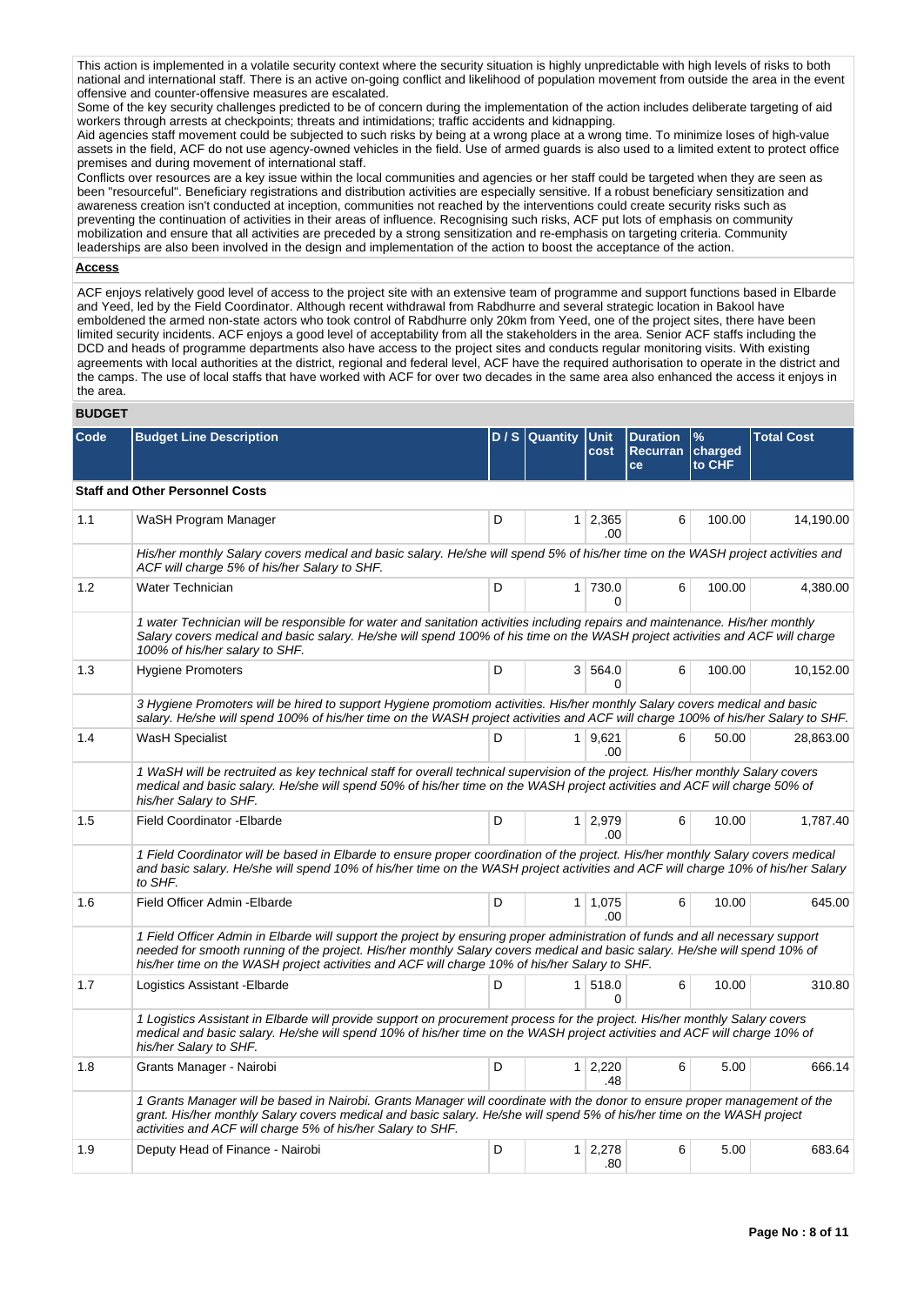|      | 1 Deputy Head of Finance with critical role on managing organisation books of accounts. The DHoD Finance will handle the<br>accounting component of the project which includes Monthly Accounting closure. This position further provides the oversight<br>responsibility on the work of the Finance and Admin Officer. His/her monthly Salary covers medical and basic salary. He/she will<br>spend 5% of his/her time on the WASH project activities and ACF will charge 5% of his/her Salary to SHF.                                                                                    |   |      |                              |              |        |           |
|------|--------------------------------------------------------------------------------------------------------------------------------------------------------------------------------------------------------------------------------------------------------------------------------------------------------------------------------------------------------------------------------------------------------------------------------------------------------------------------------------------------------------------------------------------------------------------------------------------|---|------|------------------------------|--------------|--------|-----------|
| 1.10 | Deputy Head HR - Nairobi                                                                                                                                                                                                                                                                                                                                                                                                                                                                                                                                                                   | D |      | $1 \overline{)2,220}$<br>.48 | 6            | 5.00   | 666.14    |
|      | 1 Deputy Head HR with specific role on Payroll, HR administration like travel, visa etc. His/her monthly Salary covers medical and<br>basic salary. He/she will spend 5% of his/her time on the WASH project activities and ACF will charge 5% of his/her Salary to<br>SHF.                                                                                                                                                                                                                                                                                                                |   |      |                              |              |        |           |
| 1.11 | Supply Manager - Nairobi                                                                                                                                                                                                                                                                                                                                                                                                                                                                                                                                                                   | D |      | $1 \mid 2,220$<br>.48        | 6            | 5.00   | 666.14    |
|      | 1 Supply Manager in Nairobi will manager supply chain for the project. His/her monthly Salary covers medical and basic salary.<br>He/she will spend 5% of his/her time on the WASH project activities and ACF will charge 5% of his/her Salary to SHF.                                                                                                                                                                                                                                                                                                                                     |   |      |                              |              |        |           |
|      | <b>Section Total</b>                                                                                                                                                                                                                                                                                                                                                                                                                                                                                                                                                                       |   |      |                              |              |        | 63,010.26 |
|      | <b>Supplies, Commodities, Materials</b>                                                                                                                                                                                                                                                                                                                                                                                                                                                                                                                                                    |   |      |                              |              |        |           |
| 2.1  | Water Vouchers to Vulnerable Households                                                                                                                                                                                                                                                                                                                                                                                                                                                                                                                                                    | D |      | $1 \mid 97,20$<br>0.00       | 1            | 100.00 | 97,200.00 |
|      | A total of 1800 households (10,800 beneficiaries) will receive water voucher values of US\$13.50 (Equivalent to 5litters person per<br>day) for four months. The use of jerrycans rather than liters in arriving at the cost is because households use jerrycans to collect<br>water and this will be used as the unit for the redemption of the vouchers. The use of vouchers rather water bowsers helps in<br>accountability as this will be evidence that water has actually been received by the households. See the breakdown of costs in<br>the BoQ item 2.1                         |   |      |                              |              |        |           |
| 2.2  | <b>Rehabiliation of shallow Wells</b>                                                                                                                                                                                                                                                                                                                                                                                                                                                                                                                                                      | D |      | 6 1,227<br>.50               | 1            | 100.00 | 7,365.00  |
|      | 6 shallow wells will be rehabilitated and fitted with hand pumps. See attached BoQ item no 2.2 for breakdown of costs                                                                                                                                                                                                                                                                                                                                                                                                                                                                      |   |      |                              |              |        |           |
| 2.3  | Rehabiliation of Borehole                                                                                                                                                                                                                                                                                                                                                                                                                                                                                                                                                                  | D |      | $1 \mid 19,56$<br>8.78       | $\mathbf{1}$ | 100.00 | 19,568.78 |
|      | Rehabilitation of the borehole will include the replacement of GI pipes, replacing plumbing fittings, installation of a submersible<br>pump and a new generator. Additional works will include repair of he storage water tank and cabling of the power line. Labour<br>costs for the rehabilitation are also included as per the detailed BoQ item 2.3 for breakdown of costs                                                                                                                                                                                                             |   |      |                              |              |        |           |
| 2.4  | Cholorination of shallow wells                                                                                                                                                                                                                                                                                                                                                                                                                                                                                                                                                             | D |      | $6$ 933.0<br>0               | 1            | 100.00 | 5,598.00  |
|      | A volunteer will be engaged for 6 months, (providing supplies and incentive) to undertake regular chlorination of the existing and<br>newly rehabilitated water points. For breakdown of costs items see BoQ 2.4                                                                                                                                                                                                                                                                                                                                                                           |   |      |                              |              |        |           |
| 2.5  | Installation of water filters for health facilities                                                                                                                                                                                                                                                                                                                                                                                                                                                                                                                                        | D |      | $1 \mid 2,500$<br>.00        | $\mathbf{1}$ | 100.00 | 2,500.00  |
|      | 10 filters and cleaning kits will be distributed/positioned in two health/nutrition facilities (5 in Ato and 5 in Elbarde) to ensure<br>access to safe water and for water treatment demonstration purposes. See breakdown of cost on item 2.5 in the BoQ                                                                                                                                                                                                                                                                                                                                  |   |      |                              |              |        |           |
| 2.6  | Hygiene promotion activities                                                                                                                                                                                                                                                                                                                                                                                                                                                                                                                                                               | D |      | $1 \mid 8,638$<br>.00        | 1            | 100.00 | 8,638.00  |
|      | 100 Community Health Volunteers (CHVs) will be engaged to carry out at least 150 hygiene promotion sessions of at least 20<br>participants each per month for 6 months. Each promoter will be provided with demonstration materials that incude 5 pcs of<br>Soap, 1 Jerrycan, 5 pcs of washing powder) for use during the hygiene promotion sessions for a period of 6 months. The WaSH<br>promotion sessions will be regulalry supervised by ACF staff. In addition, each CHV will be trained and provided a Printed T-<br>shirts as incentive. . For breakdown of costs see BoQ item 2.6 |   |      |                              |              |        |           |
| 2.7  | KAP survey (pre-and-pos) hygiene promotion surveys                                                                                                                                                                                                                                                                                                                                                                                                                                                                                                                                         | D |      | $2 \mid 1,735$<br>.00        | 1            | 100.00 | 3,470.00  |
|      | 2 KAP surveys (1 baseline and 1 end line) will be conducted at the inception and towards the end of the projects. Refer to<br>breakdown of costs on the BoQ 2.7                                                                                                                                                                                                                                                                                                                                                                                                                            |   |      |                              |              |        |           |
| 2.8  | Training Water Source Management Committee                                                                                                                                                                                                                                                                                                                                                                                                                                                                                                                                                 | D |      | 1 1,876<br>.00               | 1            | 100.00 | 1,876.00  |
|      | 5 members (3 male and 2 female) Water Source Management Committee will be established and trained for each of the 7 water<br>points to be rehabilitated constructed. in total they will be 35 (21 male and 14 female); See the breakdown of costs in the BoQ<br>item 2.8                                                                                                                                                                                                                                                                                                                   |   |      |                              |              |        |           |
| 2.9  | Hygiene kits distribution                                                                                                                                                                                                                                                                                                                                                                                                                                                                                                                                                                  | D |      | 1800 13.75                   | 1            | 100.00 | 24,750.00 |
|      | 1,800 households in Elbarde, Yeed and Ato will received a one-off hygiene kits each. The itemized breakdown of the kit is<br><i>itemized in the BoQ item 2.9</i>                                                                                                                                                                                                                                                                                                                                                                                                                           |   |      |                              |              |        |           |
| 2.10 | <b>Water Kiosk</b>                                                                                                                                                                                                                                                                                                                                                                                                                                                                                                                                                                         | D |      | $1 \mid 4,259$<br>.00        | 1            | 100.00 | 4,259.00  |
|      | 1 water kiosk will be constructed. For the breakdown of the work and costs refer to contractual services item 2.10 in the BoQ                                                                                                                                                                                                                                                                                                                                                                                                                                                              |   |      |                              |              |        |           |
| 2.11 | Training Community Hygiene promoters                                                                                                                                                                                                                                                                                                                                                                                                                                                                                                                                                       | D |      | $1 \mid 2,220$<br>.00        | $\mathbf{1}$ | 100.00 | 2,220.00  |
|      | A total of 100 volunteer community hygiene promoters will be trained to enable them acquire the correct Knowledge, skills and<br>attitudes so that they can lead in the hygiene promotion activities. See BoQ item 2.11 for breakdown of the cost.                                                                                                                                                                                                                                                                                                                                         |   |      |                              |              |        |           |
| 2.12 | Water Voucher Printing costs                                                                                                                                                                                                                                                                                                                                                                                                                                                                                                                                                               | D | 1800 | 0.50                         | 4            | 100.00 | 3,600.00  |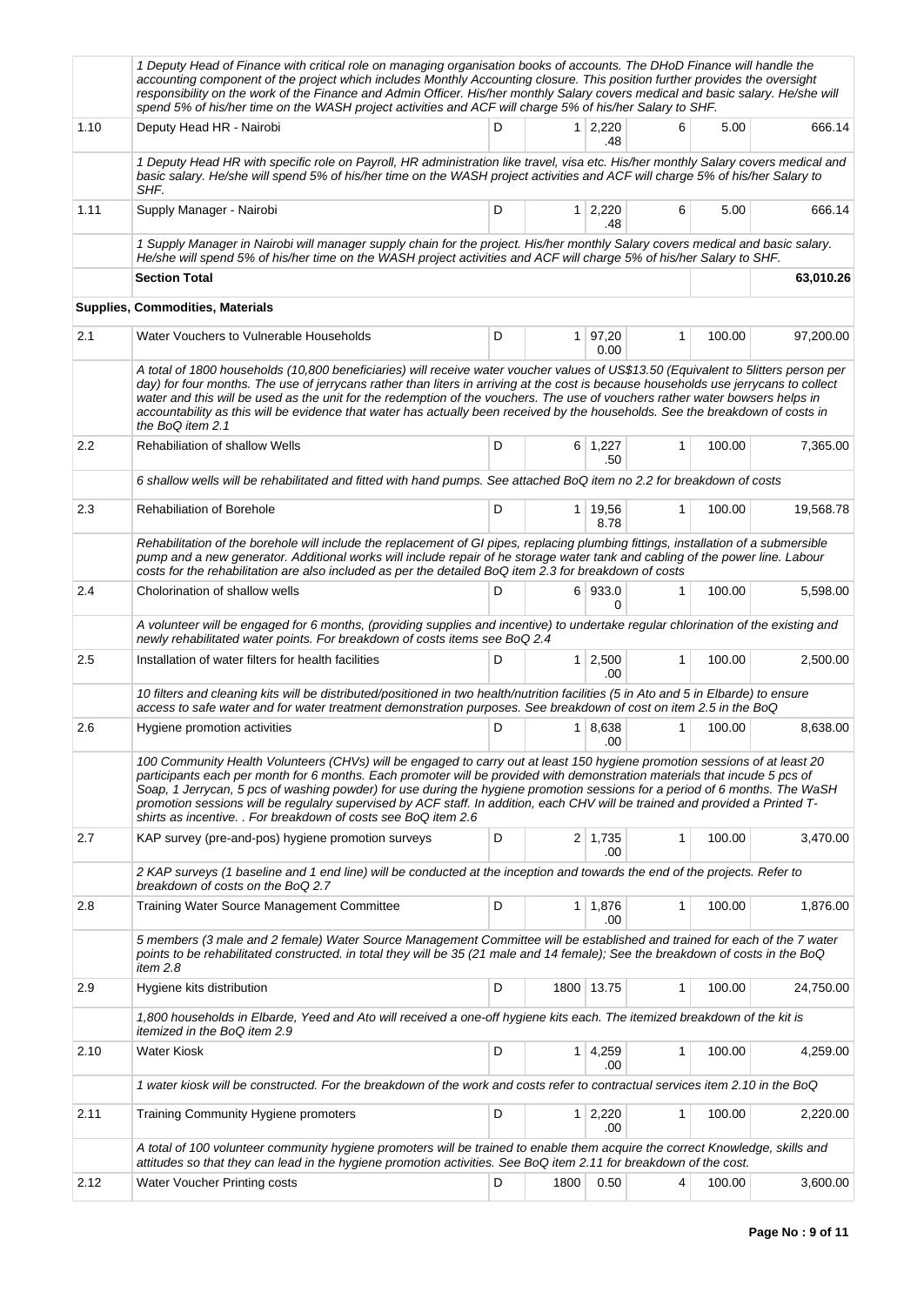|                             | <b>Location</b>                                                                                                                                                                                                                               | <b>Estimated</b><br>nercentage | <b>Estimated number of beneficiaries</b><br>for each location |   |  |                        |              | <b>Activity Name</b> |            |
|-----------------------------|-----------------------------------------------------------------------------------------------------------------------------------------------------------------------------------------------------------------------------------------------|--------------------------------|---------------------------------------------------------------|---|--|------------------------|--------------|----------------------|------------|
|                             | <b>Project Locations</b>                                                                                                                                                                                                                      |                                |                                                               |   |  |                        |              |                      |            |
| <b>Total Cost</b>           |                                                                                                                                                                                                                                               |                                |                                                               |   |  |                        |              |                      | 300,000.00 |
| <b>PSC Amount</b>           |                                                                                                                                                                                                                                               |                                |                                                               |   |  |                        |              |                      | 19,626.17  |
|                             | <b>PSC Cost Percent</b>                                                                                                                                                                                                                       |                                |                                                               |   |  |                        |              |                      | 7.00       |
| <b>PSC Cost</b>             |                                                                                                                                                                                                                                               |                                |                                                               |   |  |                        |              |                      |            |
| Support                     |                                                                                                                                                                                                                                               |                                |                                                               |   |  |                        |              |                      |            |
| Direct                      |                                                                                                                                                                                                                                               |                                |                                                               |   |  |                        |              |                      | 280,373.83 |
| <b>SubTotal</b><br>3,660.00 |                                                                                                                                                                                                                                               |                                |                                                               |   |  |                        |              |                      | 280,373.83 |
|                             | <b>Section Total</b>                                                                                                                                                                                                                          |                                |                                                               |   |  |                        |              |                      | 9,068.79   |
|                             | The stationery and supplies (paper, pens, cartridges) for the offices during the duration of the program are based on<br>approximation of monthly needs based on attached BoQ. SHF will be charged at 28% for stationery and office supplies. |                                |                                                               |   |  |                        |              |                      |            |
| 7.4                         | <b>Stationery &amp; Office Supplies</b>                                                                                                                                                                                                       |                                |                                                               | D |  | $1 \ 2,310$<br>.00.    | $\mathbf{1}$ | 28.00                | 646.80     |
|                             | The financial charges are 2% of all cash / payments to be done in Somalia, based on an agreement partner has with Galaxy Star<br>(hawala company).                                                                                            |                                |                                                               |   |  |                        |              |                      |            |
| 7.3                         | Bank Charges (incl transfers to Somalia @ 2%)                                                                                                                                                                                                 |                                |                                                               | D |  | 1 5,361<br>.99         | 1            | 100.00               | 5,361.99   |
|                             | The communication costs include internet and airtime for project staff. The project will be charged 10% of the total cost per month                                                                                                           |                                |                                                               |   |  |                        |              |                      |            |
| 7.2                         | <b>Communication Cost</b>                                                                                                                                                                                                                     |                                |                                                               | D |  | $1 \mid 1,100$<br>.00  | 6            | 10.00                | 660.00     |
|                             | The office rental costs will be shared with other grants and charged to SHF at the rate of 20% per month for Elbarde field office.                                                                                                            |                                |                                                               |   |  |                        |              |                      |            |
| 7.1                         | <b>Offices Rent</b>                                                                                                                                                                                                                           |                                |                                                               | D |  | $1 \quad 2,000$<br>.00 | 6            | 20.00                | 2,400.00   |
|                             | <b>General Operating and Other Direct Costs</b>                                                                                                                                                                                               |                                |                                                               |   |  |                        |              |                      |            |
|                             | <b>Section Total</b>                                                                                                                                                                                                                          |                                |                                                               |   |  |                        |              |                      | 17,250.00  |
|                             | 1 Rented vehicle @ am average of 2,100 USD per month will be will be required to implement the activities for 6 months.                                                                                                                       |                                |                                                               |   |  |                        |              |                      |            |
| 5.2                         | Vehicle rental                                                                                                                                                                                                                                |                                |                                                               | D |  | $1 \mid 2,100$<br>.00  | 6            | 100.00               | 12,600.00  |
|                             | Travel will be required for the Monitoring visits by the WaSH specialist from Nairobi to Elbarde during implementation period.                                                                                                                |                                |                                                               |   |  | .50                    |              |                      |            |
| 5.1                         | Travel (fare, perdiem, visa, accomodation)                                                                                                                                                                                                    |                                |                                                               | D |  | $1 \mid 1,162$         | 4            | 100.00               | 4,650.00   |
| Travel                      |                                                                                                                                                                                                                                               |                                |                                                               |   |  |                        |              |                      |            |
|                             | tablets and each households requires 180 tablets during the 4 months period. A tablet is to be put into each jerrycan for water<br>purification. For breakdown of costs see BoQ item 2.13<br><b>Section Total</b>                             |                                |                                                               |   |  |                        |              |                      | 191,044.78 |
|                             | Each of the 1800 households will receive 1 tablet per 20 litre jerrycan for a period of four months. Each box contains 16,200                                                                                                                 |                                |                                                               |   |  | 0                      |              |                      |            |
| 2.13                        | of costs see BoQ item 2.12<br><b>Water Purirfication tablets</b>                                                                                                                                                                              |                                |                                                               | D |  | 20 500.0               | 1            | 100.00               | 10,000.00  |
|                             | Printing of vouchers: 1,800 vouchers, one for each households, to be printed four times for the 4-months period. For breakdown                                                                                                                |                                |                                                               |   |  |                        |              |                      |            |

| $-000$                       | -Juniuvu<br>percentage<br>of budget<br>for each<br><b>location</b> | EJUTHUWA HUTHOL OI DONONDUTOJ<br>for each location |                                    |                   | <b>HOLLYRY HUILIV</b> |                         |  |
|------------------------------|--------------------------------------------------------------------|----------------------------------------------------|------------------------------------|-------------------|-----------------------|-------------------------|--|
|                              |                                                                    |                                                    | Men   Women   Boys   Girls   Total |                   |                       |                         |  |
| Bakool -> Ceel Barde         |                                                                    | 61 3,678                                           |                                    | 3,562 2,880 2,880 |                       | 13.00                   |  |
| Bakool -> Ceel Barde -> Ato  |                                                                    | 26 3,112                                           |                                    |                   |                       | 3,014 2,437 2,437 11,00 |  |
| Bakool -> Rab Dhuure -> Yeed | 13                                                                 | 848                                                | 822                                | 665               |                       | 665 3,000               |  |